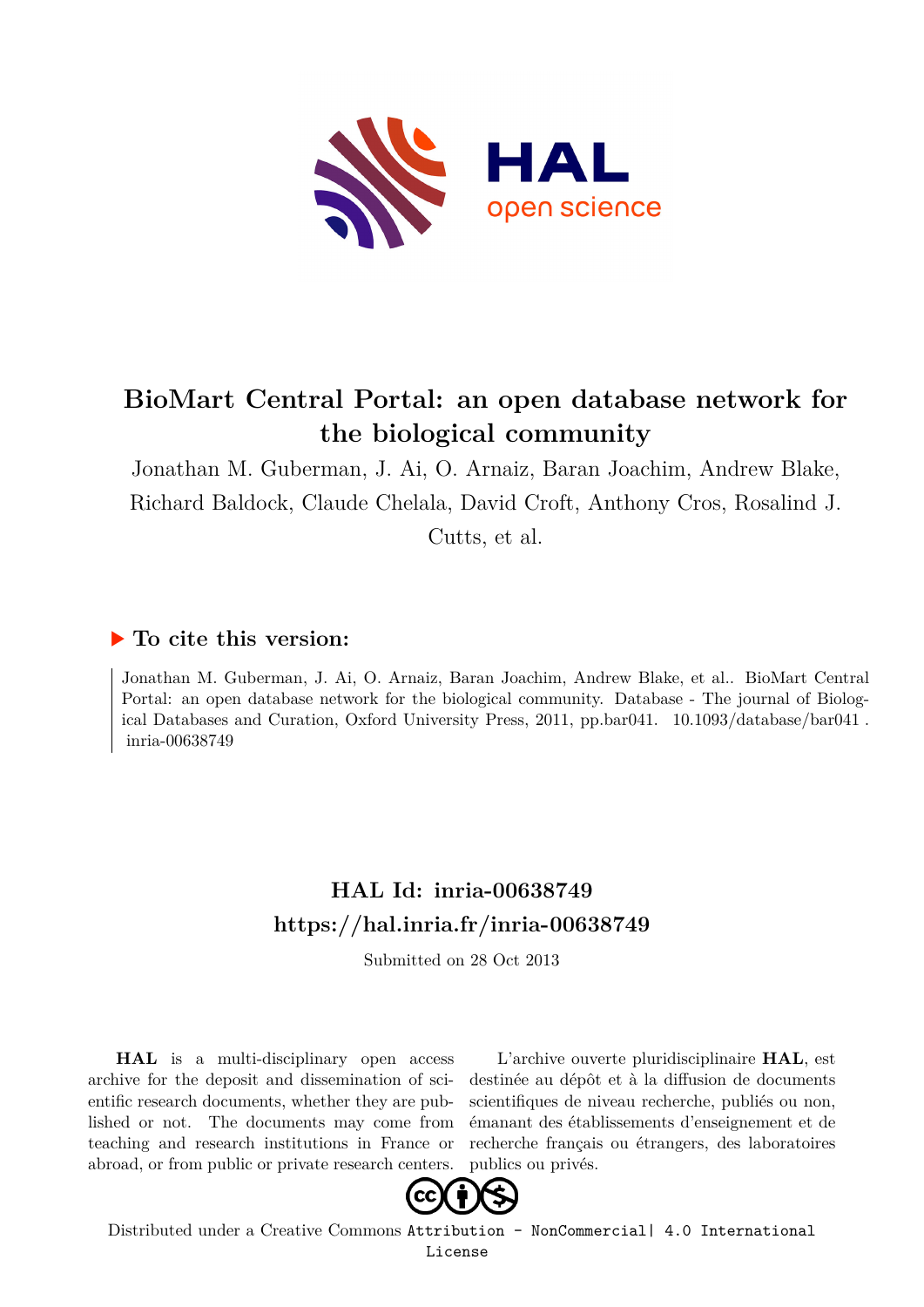# Original article

# BioMart Central Portal: an open database network for the biological community

Jonathan M. Guberman<sup>1</sup>, J. Ai<sup>2</sup>, O. Arnaiz<sup>3</sup>, Joachim Baran<sup>1</sup>, Andrew Blake<sup>4</sup>, Richard Baldock<sup>5</sup>, Claude Chelala<sup>6</sup>, David Croft<sup>7</sup>, Anthony Cros<sup>1</sup>, Rosalind J. Cutts<sup>6</sup>, A. Di Génova<sup>8</sup>, Simon Forbes<sup>9</sup>, T. Fujisawa<sup>10</sup>, E. Gadaleta<sup>6</sup>, D. M. Goodstein<sup>11,12</sup>, Gunes Gundem<sup>13</sup>, Bernard Haggarty<sup>5</sup>, Syed Haider<sup>14</sup>, Matthew Hall<sup>15</sup>, Todd Harris<sup>16</sup>, Robin Haw<sup>1</sup>, S. Hu<sup>2</sup>, Simon Hubbard<sup>17</sup>, Jack Hsu<sup>1</sup>, Vivek Iyer<sup>18</sup>, Philip Jones<sup>7</sup>, Toshiaki Katayama<sup>19</sup>, R. Kinsella<sup>7</sup>, Lei Kong<sup>20</sup>, Daniel Lawson<sup>21</sup>, Yong Liang<sup>1</sup>, Nuria Lopez-Bigas<sup>13</sup>, J. Luo<sup>7</sup>, Michael Lush<sup>22</sup>, Jeremy Mason<sup>15</sup>, Francois Moreews<sup>23</sup>, Nelson Ndegwa<sup>7</sup>, Darren Oakley<sup>18</sup>, Christian Perez-Llamas<sup>13</sup>, Michael Primig<sup>24</sup>, Elena Rivkin<sup>1</sup>, S. Rosanoff<sup>7</sup>, Rebecca Shepherd<sup>9</sup>, Reinhard Simon<sup>25</sup>, B. Skarnes<sup>18</sup>, Damian Smedley<sup>7</sup>, Linda Sperling<sup>3</sup>, William Spooner<sup>16,26</sup>, Peter Stevenson<sup>5</sup>, Kevin Stone<sup>15</sup>, J. Teague<sup>9</sup>, Jun Wang<sup>20</sup>, Jianxin Wang<sup>1</sup>, Brett Whitty<sup>1</sup>, D. T. Wong<sup>2</sup>, Marie Wong-Erasmus<sup>1</sup>, L. Yao<sup>1</sup>, Ken Youens-Clark<sup>16</sup>, Christina Yung<sup>1</sup>, Junjun Zhang<sup>1</sup> and Arek Kasprzyk<sup>1,\*</sup>

.............................................................................................................................................................................................................................................................................................

<sup>1</sup>Ontario Institute for Cancer Research, Toronto, M5G 0A3, Canada, <sup>2</sup>School of Dentistry and Dental Research Institute, University of California Los Angeles (UCLA), Los Angeles, 90095-1668, USA, <sup>3</sup>Centre de Génétique Moléculaire UPR3404, Centre National de la Recherche Scientifique (CNRS), F-75794 Paris cedex 16 Paris, France, <sup>4</sup>MRC Harwell, Harwell Science and Innovation Campus, Oxfordshire, OX11 0RD, UK, <sup>5</sup>MRC Human Genetics Unit, Institute of Genetics and Molecular Medicine, Western General Hospital, Edinburgh, EH4 2XU, UK, <sup>6</sup>Centre for Molecular Oncology and Imaging, Barts Cancer Institute, Queen Mary University of London, E1 2AD, UK, <sup>7</sup>EMBL-European Bioinformatics Institute, Wellcome Trust Genome Campus, Hinxton, Cambridge, CB10 1SD, UK, <sup>8</sup>Center for Mathematical Modeling and Center for Genome Regulation, University of Chile, Blanco Enclada, Chile, <sup>9</sup>Cancer Genome Project, Wellcome Trust Sanger Institute, Wellcome Trust Genome Campus, Cambridge, CB10 1SA, UK, <sup>10</sup>Kasuza DNA Research Institute, Chiba, 292-0818, Japan, <sup>11</sup>Department of Energy, Joint Genome Institute, Walnut Creek, USA, <sup>12</sup>Genomics Division, Lawrence Berkeley National Laboratory, Berkeley, 94720, USA, <sup>13</sup>Research Unit on Biomedical Informatics, Department of Experimental and Health Sciences, Universitat Pompeu Fabra, Barcelona, 08003, Spain, <sup>14</sup>Computer Laboratory, University of Cambridge, Cambridge, CB3 0FD, UK, <sup>15</sup>Mouse Genomic Informatics Group, The Jackson Laboratory, Bar Harbor, 04609, USA, <sup>16</sup>Cold Spring Harbor Laboratory, Cold Spring Harbor, 11724, USA, <sup>17</sup>Faculty of Life Sciences, The University of Manchester, Manchester, M13 9PL, UK, <sup>18</sup>Wellcome Trust Sanger Institute, Welcome Trust Genome Campus, Hinxton, CB10 1SD, UK, <sup>19</sup>University of Tokyo, Tokyo, Japan, 14 University of Tokyo 7-3-1, Hongo, Bunkyo-ku, Tokyo, Japan 113-0033, <sup>20</sup>Center for Bioinformatics, State Key Laboratory of Protein and Plant Gene Research, College of Life Sciences, Peking University, Beijing, 100871, P.R. China, <sup>21</sup>VectorBase, European Bioinformatics Institute, Wellcome Trust Genome Campus, Hinxton, CB10 1SD, UK, <sup>22</sup>HUGO Gene Nomenclature Committee (HGNC), European Bioinformatics Institute (EMBL-EBI) Wellcome Trust Genome Campus, Hinxton, CB10 1SD, UK, <sup>23</sup>Sigenae, Institute National de la Recherche Agronomique (INRA), St-Gilles, 75338, France, <sup>24</sup>Inserm U625, University of Rennes, Rennes, 35043, France, <sup>25</sup>International Potato Center (CIP), Lima, 1558, Peru and <sup>26</sup>Eagle Genomics Ltd., Babraham Research Campus, Cambridge, CB22 3AT, UK

\*Corresponding author: Tel: +647 258 4321; Fax: 647 258 4321; Email: arek.kasprzyk@gmail.com

Submitted 16 May 2011; Revised 8 August 2011; Accepted 10 August 2011

BioMart Central Portal is a first of its kind, community-driven effort to provide unified access to dozens of biological databases spanning genomics, proteomics, model organisms, cancer data, ontology information and more. Anybody can contribute an independently maintained resource to the Central Portal, allowing it to be exposed to and shared with the research community, and linking it with the other resources in the portal. Users can take advantage of the common interface to quickly utilize different sources without learning a new system for each. The system also simplifies cross-database searches that might otherwise require several complicated steps. Several integrated tools streamline common tasks, such as converting between ID formats and retrieving sequences. The combination of a wide variety of databases, an easy-to-use interface, robust programmatic access and the array of tools make Central Portal a one-stop shop for biological data querying. Here, we describe the structure of Central Portal and show example queries to demonstrate its capabilities. Database URL:<http://central.biomart.org>.

.............................................................................................................................................................................................................................................................................................

 $©$  The Author(s) 2011. Published by Oxford University Press.

.............................................................................................................................................................................................................................................................................................

This is Open Access article distributed under the terms of the Creative Commons Attribution Non-Commercial License (http:// creativecommons.org/licenses/by-nc/2.5), which permits unrestricted non-commercial use, distribution, and reproduction in any medium, provided the original work is properly cited. Page 1 of 9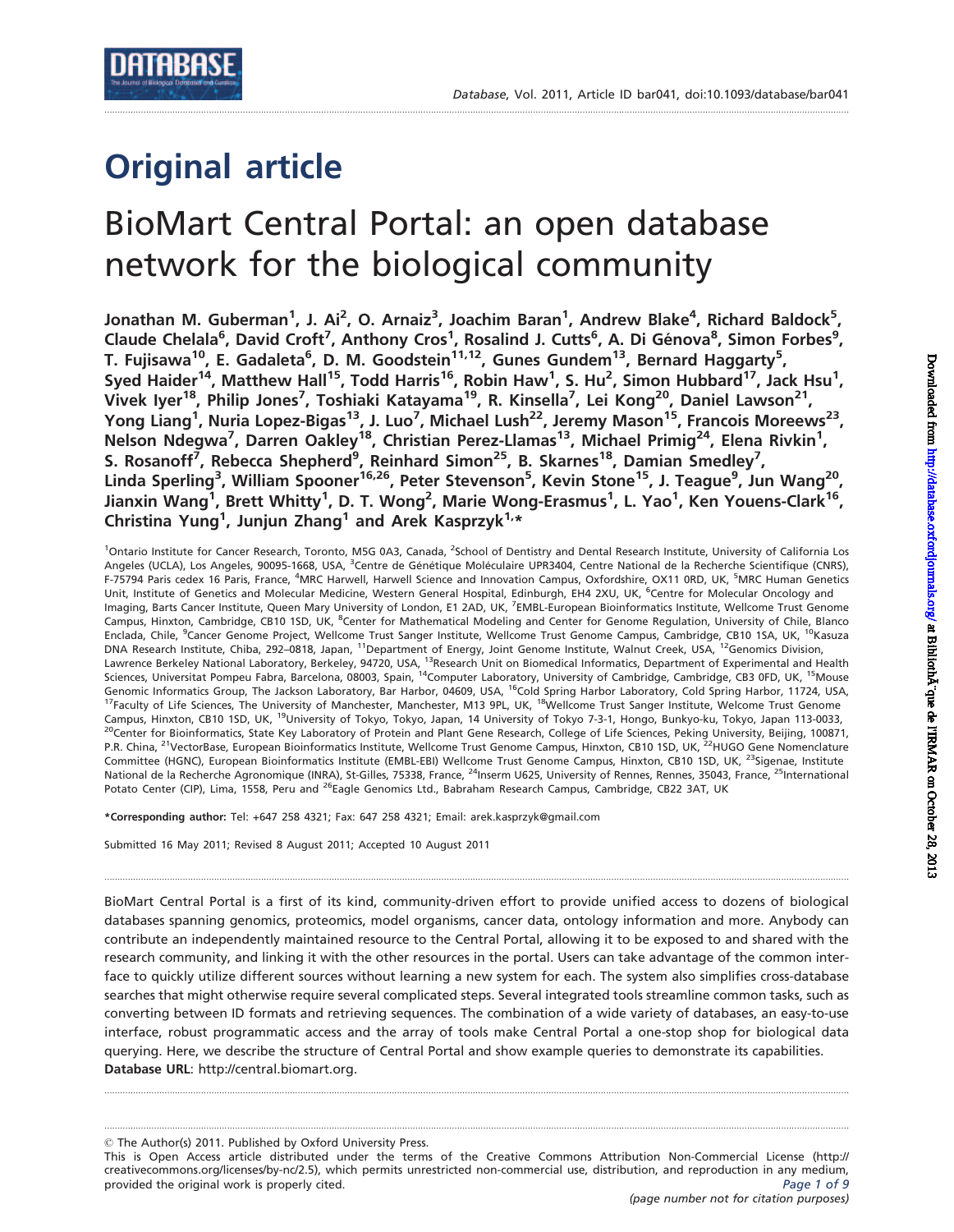

Figure 1. Databases available on the BioMart Central Portal and their host countries (April 2011).

# Project description

#### Introduction

BioMart is a free, open-source, federated database system ([1–3](#page-8-0)). It is cross-platform and supports many popular relational database managements systems, including MySQL, Oracle, PostgreSQL, SQL Server and DB2. The software is data-agnostic, and can therefore be easily adapted to existing data sets. It is expandable and customizable through a plug-in system, and is open-source so the community can participate in deeper development. Furthermore, BioMart can seamlessly connect geographically disparate databases, facilitating collaboration between different groups. These features have catalyzed the creation of BioMart Central Portal, a first of its kind community-supported effort to create a single access point integrating many different, independently administered biological databases (Figure 1).

For administrators, participation in Central Portal offers several benefits. Central Portal can provide an instantly available and automatically updated source of annotations for other projects, as is done in the International Cancer Genome Consortium Data Portal ([4\)](#page-8-0). Being part of the community can also expose a database to a wide user base. Furthermore, because the BioMart software allows

administrators to easily create their own plug-ins, joining the community allows administrators to take advantage of the tools that others have created, thereby enhancing their own databases. Central Portal passes queries directly to the individual member servers, so administrators retain full control of their databases and their data ([Figure 2](#page-3-0)).

For users, Central Portal offers a central repository for a vast array of biological data. BioMart can interoperate with other web sites, because results can be configured to link to outside resources; examples in Central Portal include KEGG pathway information ([5–7](#page-8-0)) and Pancreatic Expression Database entries ([8](#page-9-0)). The intuitive interface is consistent across all databases, so users familiar with one source can immediately transfer their skills to another data source. Since Central Portal is constantly updated, users are immediately exposed to new resources as they become available. In addition to the web-based interface, Central Portal also offers a wide variety of other access methods for more advanced querying, including application programming interfaces (APIs) for Java, SPARQL, REST and SOAP.

Moreover, both users and administrators benefit from the value gained by having individual databases connected in a central access point. By allowing data sets to be linked together, resources can be combined in novel ways,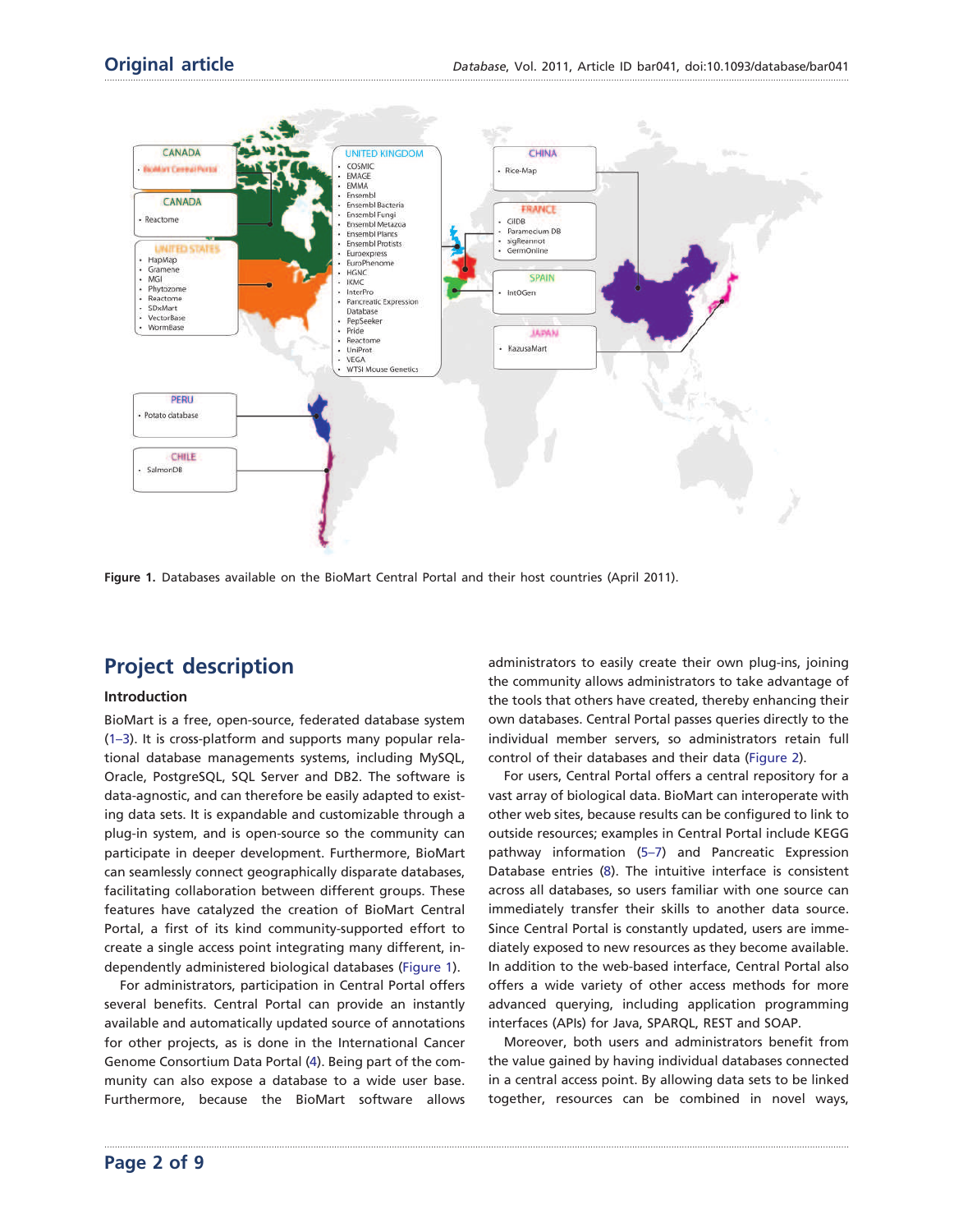<span id="page-3-0"></span>

Figure 2. Each individual server hosts its own instance of BioMart retrieving data from its own local database backend. Central Portal offers a unified access point to all of these databases, distributing queries to the appropriate servers.

potentially revealing unexpected connections or suggesting new avenues of inquiry. The strength of the Central Portal comes from the fact that it is created and supported by a large community, and, as a whole, it is greater than the sum of its parts.

#### Interface

When viewing the Central Portal home page, users are presented with the main querying section, which is divided into three subsections: Identifier Search, Tools and Database Search ([Figure 3\)](#page-4-0).

The Identifier Search ([Figure 3A](#page-4-0)) allows users to input gene identifiers in a number of formats (e.g. Gene name, Ensembl IDs, RefSeq IDs, etc.) and search for it across all of the member databases in the Portal. The result of the search links to a report page for the identifier, which summarizes key information about the search term taken from several sources [\(Figure 4\)](#page-6-0). With this function users can quickly find information about a single identifier, and perhaps even locate resources that they did not realize were applicable to the target of their query.

The Tools section ([Figure 3](#page-4-0)B) contains links to various data analysis tools in four categories: Gene retrieval, Variant retrieval, Sequence retrieval and ID Converter. The first two sections allow quick access to some of the largest and most popular databases contained in Central Portal. The third section, Sequence retrieval, allows easy querying of genomic and protein sequences in any of several formats [\(Figure 5\)](#page-7-0). The fourth section, the ID Converter tool, allows users to enter or upload a list of identifiers in any format supported by a BioMart database, and retrieve the same list converted to any other supported format.

In the Database Search section ([Figure 3C](#page-4-0)), users can access the individual member databases for querying through the BioMart interface. To make finding the relevant database easier, users can choose to browse databases by the type of information contained therein (Search by type) or by the organism with which the database is concerned (Search by organism). Browse by type is further subdivided into several categories such as Genome [e.g. Ensembl databases ([9](#page-9-0))], Gene annotation [e.g. HGNC [\(10\)](#page-9-0)], Protein sequence and structure [e.g. InterPro [\(11\)](#page-9-0)], Interactions and pathways [e.g. Reactome [\(12\)](#page-9-0)], Gene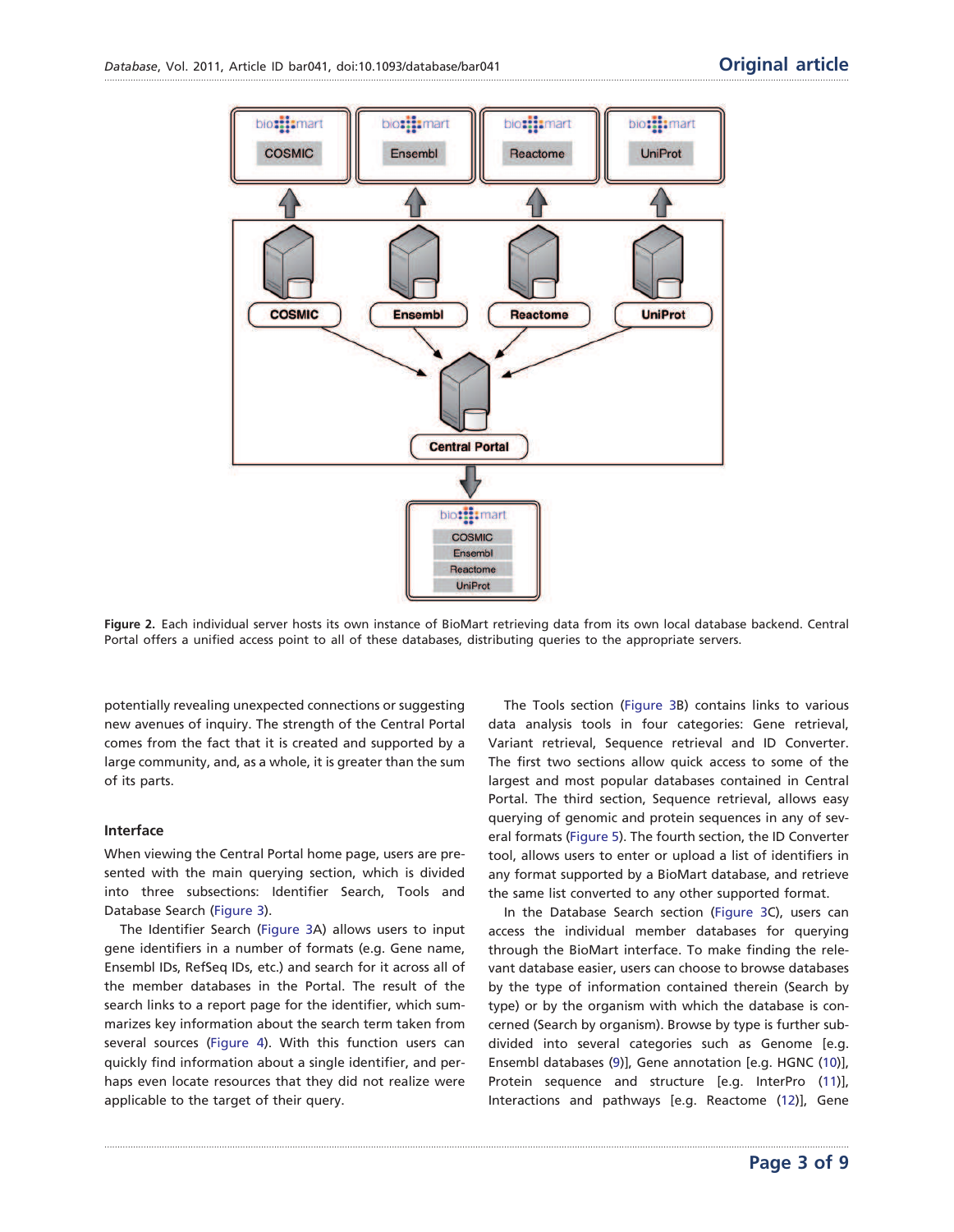<span id="page-4-0"></span>expression [e.g. EMAGE ([13](#page-9-0))], Cancer [e.g. COSMIC ([14](#page-9-0))] and Model organism databases [e.g. Gramene ([15](#page-9-0))], Search by organism is subdivided into categories for bacteria, plants, protists, invertebrates and vertebrates. After choosing a data set, users can construct queries using the basic BioMart concepts of attributes, which indicate what information should be returned, and filters, which restrict the database entries that are retrieved.

#### Access methods

In addition to the graphical user interfaces, Central Portal also offers programmatic access to allow for automated querying. Several programming interfaces are available: an XML querying method that can be accessed via REST or SOAP requests, a full Java API and RDF querying via SPARQL. The syntax of any of the APIs is easy to use for programmers familiar with the basic BioMart concepts of attributes, filters and data sets. For example, to retrieve a list of filters for a given data set, a client could use the REST API and access the URL /martservice/filters?datasets= datasetname. Alternatively and equivalently, the client could use the Java API using the method getFilters (datasetname) to accomplish the same result. Because, there are a variety of APIs available, developers can choose the access method that makes the most sense for their specific applications and use cases.

To further ease the adoption of the APIs, the equivalent code of any query constructed in the web GUI can be retrieved in any of the API formats by clicking on the appropriate button on the query page; in this way, queries can be saved, modified and easily transferred from one format to another. It also provides a readily available graphical method of constructing complex API calls, which could be of use in certain tools or scripts.

### Data content

BioMart Central Portal contains a constantly growing list of data sources accessible by a wide variety of methods and tools. The following table reflects the contents of the portal as of May 2011:

|                                                |                                  | <b>IDENTIFIER SEARCH</b>  |                     |
|------------------------------------------------|----------------------------------|---------------------------|---------------------|
|                                                |                                  | $D$ Go                    |                     |
|                                                | Examples: KRAS, ENSG00000146648  |                           |                     |
| Ŗ                                              |                                  |                           |                     |
|                                                |                                  | <b>TOOLS</b>              |                     |
| <b>Gene retrieval</b>                          | Variant retrieval                | <b>Sequence retrieval</b> | <b>ID Converter</b> |
| <b>Cancer Genes</b>                            |                                  |                           |                     |
| Ensembl                                        |                                  |                           |                     |
| <b>Ensembl bacteria</b>                        |                                  |                           |                     |
| <b>Ensembl fungl</b><br>Ensembl metazoa        |                                  |                           |                     |
| <b>Ensembl plants</b>                          |                                  |                           |                     |
|                                                |                                  |                           |                     |
|                                                |                                  |                           |                     |
|                                                | Mouse Genome Informatics (MGI)   |                           |                     |
| <b>Ensembl protists</b><br><b>VEGA</b>         |                                  |                           |                     |
|                                                |                                  |                           |                     |
|                                                |                                  | <b>DATABASE SEARCH</b>    |                     |
|                                                | Search by organism               |                           |                     |
| $E$ Cenome                                     |                                  |                           |                     |
| $\blacktriangleright$ Gene annotation          |                                  |                           |                     |
|                                                | Protein sequence and structure   |                           |                     |
|                                                | <b>Elnteraction and pathways</b> |                           |                     |
| Gene expression                                |                                  |                           |                     |
| Search by type<br>$\blacktriangleright$ Cancer |                                  |                           |                     |

Figure 3. The BioMart Central Portal home page. Three main entry points are available: (A) Identifier search, (B) Tools and (C) Database search.

| Database         | Location     | Description                                                                                                                                             | References |
|------------------|--------------|---------------------------------------------------------------------------------------------------------------------------------------------------------|------------|
| Cildb            | CNRS, France | Database for eukaryotic cilia and centriolar structures, integrating<br>orthology relationships for 33 species with high-throughput studies<br>and OMIM | (16)       |
| COSMIC           | WTSI, UK     | Somatic mutation information relating to human cancers                                                                                                  | (14)       |
| <b>EMAGE</b>     | MRC HGU, UK  | In situ gene expression data in the mouse embryo                                                                                                        | (13)       |
| <b>EMMA</b>      | EBI, UK      | Mouse mutant strain information                                                                                                                         | (17)       |
| Ensembl          | WTSI/EBI, UK | Genome databases for vertebrates and other eukaryotic species                                                                                           | (9)        |
| Ensembl Bacteria | EBI, UK      | Genome databases for bacteria                                                                                                                           | (9)        |
| Ensembl Fungi    | EBI, UK      | Genome databases for fungi                                                                                                                              | (9)        |
| Ensembl Metazoa  | EBI, UK      | Genome databases for metazoa                                                                                                                            | (9)        |

.............................................................................................................................................................................................................................................................................................

(continued)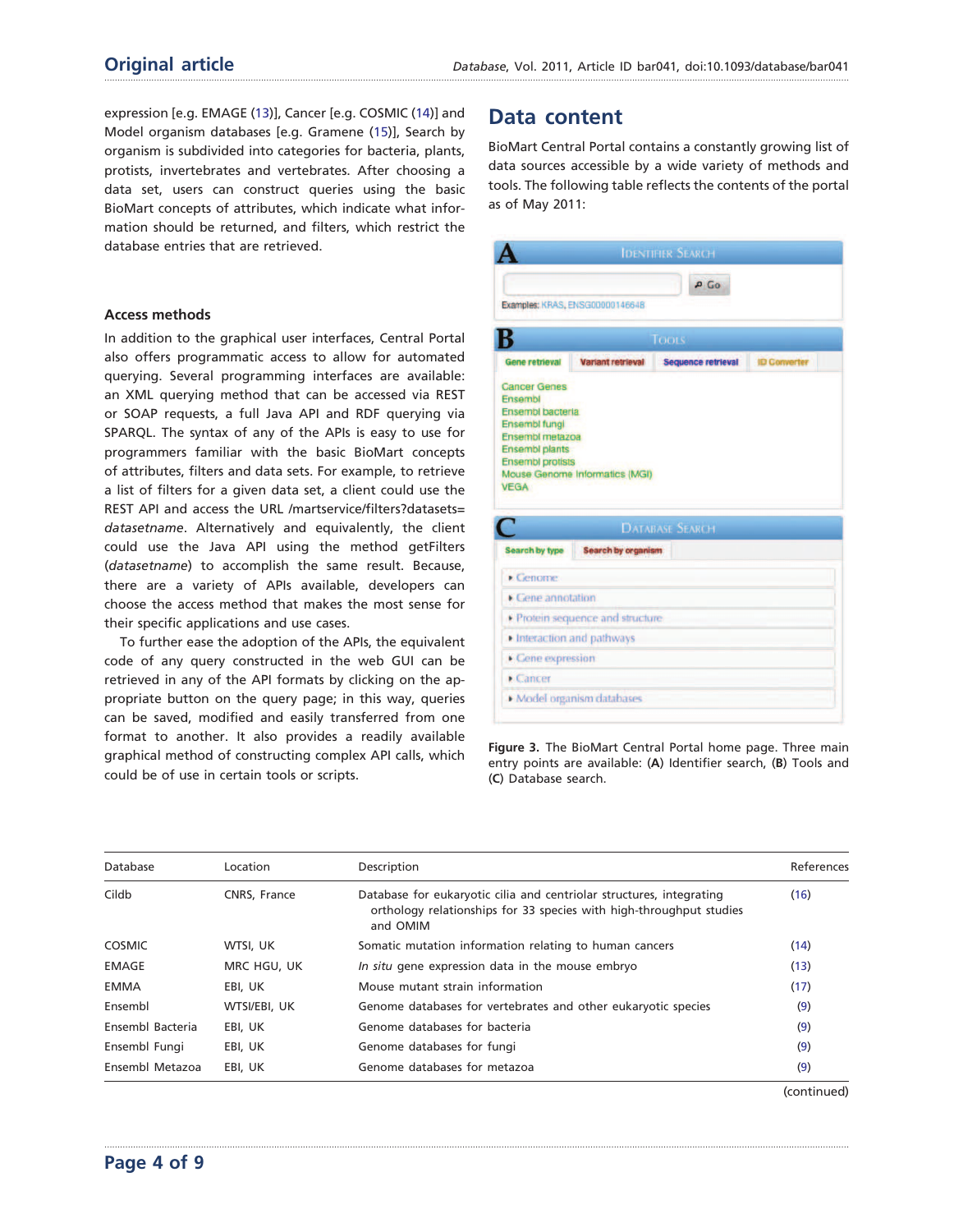| Database                             | Location<br>Description                                                                                |                                                                                                                                                  | References |
|--------------------------------------|--------------------------------------------------------------------------------------------------------|--------------------------------------------------------------------------------------------------------------------------------------------------|------------|
| <b>Ensembl Plants</b>                | EBI, UK                                                                                                | Genome databases for plants                                                                                                                      | (9)        |
| <b>Ensembl Protists</b>              | EBI, UK                                                                                                | Genome databases for protists                                                                                                                    | (9)        |
| Eurexpress                           | MRC HGU, UK                                                                                            | Transcriptome atlas database for mouse embryo                                                                                                    | (18)       |
| EuroPhenome                          | MRC Harwell, UK                                                                                        | Mouse phenotyping data                                                                                                                           | (19)       |
| GermOnline                           | Inserm, France                                                                                         | Cross-species microarray expression database focusing on germline<br>development, meiosis and gametogenesis as well as the mitotic<br>cell cycle | (20)       |
| Gramene                              | CSHL, USA                                                                                              | Agriculturally important grass genomes                                                                                                           | (15)       |
| HapMap                               | NCBI, USA                                                                                              | Multi-country effort to identify and catalog genetic similarities and<br>differences in human beings                                             | (21)       |
| <b>HGNC</b>                          | EBI, UK                                                                                                | Repository of human gene nomenclature and associated resources                                                                                   | (10)       |
| <b>IKMC</b>                          | WTSI, UK                                                                                               | Data on mutant products (mice, ES cells and vectors) generated and<br>made available by members of the International Knockout Mouse<br>Consotium | (22)       |
| <b>InterPro</b>                      | EBI, UK                                                                                                | Integrated database of predictive protein 'signatures' used for the<br>classification and automatic annotation of proteins and genomes           | (11)       |
| <b>IntOGen</b>                       | UPF, Spain                                                                                             | Integrated multi-dimensional data for the identification of genes and<br>groups of genes involved in cancer development                          | (23)       |
| KazusaMart                           | Kazusa, Japan                                                                                          | Cyanobase, rhizobia and plant genome databases                                                                                                   | (24)       |
| MGI                                  | Jackson Laboratory,<br><b>USA</b>                                                                      | Mouse genome features, locations, alleles and orthologues                                                                                        | (25)       |
| Pancreatic<br>Expression<br>Database | <b>Barts Cancer</b><br>Institute, UK                                                                   | Results from published pancreatic cancer papers                                                                                                  | (8)        |
| Paramecium DB                        | CNRS, France                                                                                           | Paramecium genome database                                                                                                                       | (26)       |
| PepSeeker                            | University of<br>Manchester, UK                                                                        | Database of proteome peptide identifications for investigating<br>fragmentation patterns                                                         | (27)       |
| Phytozome                            | JGI/CIG, USA                                                                                           | Comparative genomics of green plants                                                                                                             | (28)       |
| Potato Database                      | CIP, Peru                                                                                              | Potato and sweet potato phenotypic and genomic information                                                                                       | (29)       |
| <b>PRIDE</b>                         | EBI, UK                                                                                                | Repository for protein and peptide identifications                                                                                               | (30)       |
| Reactome                             | OICR, Canada; EBI,<br>UK; NYU Medical<br>Center, USA                                                   | Curated pathway annotation database                                                                                                              | (12)       |
| Rice-Map                             | Peking University,<br>China                                                                            | Rice ( <i>japonica</i> and <i>indica</i> ) genome annotation database                                                                            | (31)       |
| SalmonDB                             | CMM, Chile                                                                                             | Genomic information for Atlantic salmon, rainbow trout and related<br>species                                                                    | (32)       |
| SDxMart                              | UCLA, USA                                                                                              | Saliva diagnostics for high-impact human diseases                                                                                                | (33)       |
| sigReannot                           | Rennes, France                                                                                         | Aquaculture and farm animal species EST contigs                                                                                                  | (34)       |
| UniProt                              | EBI, UK                                                                                                | Protein sequence and functional information                                                                                                      | (35)       |
| VectorBase                           | University of Notre<br>Dame, USA                                                                       | Genome information for invertebrate vectors of human pathogens                                                                                   | (36)       |
| VEGA                                 | WTSI, UK                                                                                               | Manual annotation of vertebrate genome sequences                                                                                                 | (37)       |
| WormBase                             | California Institute<br>of Technology,<br>USA; CSHL, USA;<br>EBI, UK;<br>Washington<br>University, USA | Caenorhabditis elegans and related nematode genomic information                                                                                  | (38)       |
| <b>WTSI Mouse</b><br>Genetics        | WTSI, UK                                                                                               | Mouse phenotyping and expression data captured from mutant<br>mouse lines                                                                        | (39)       |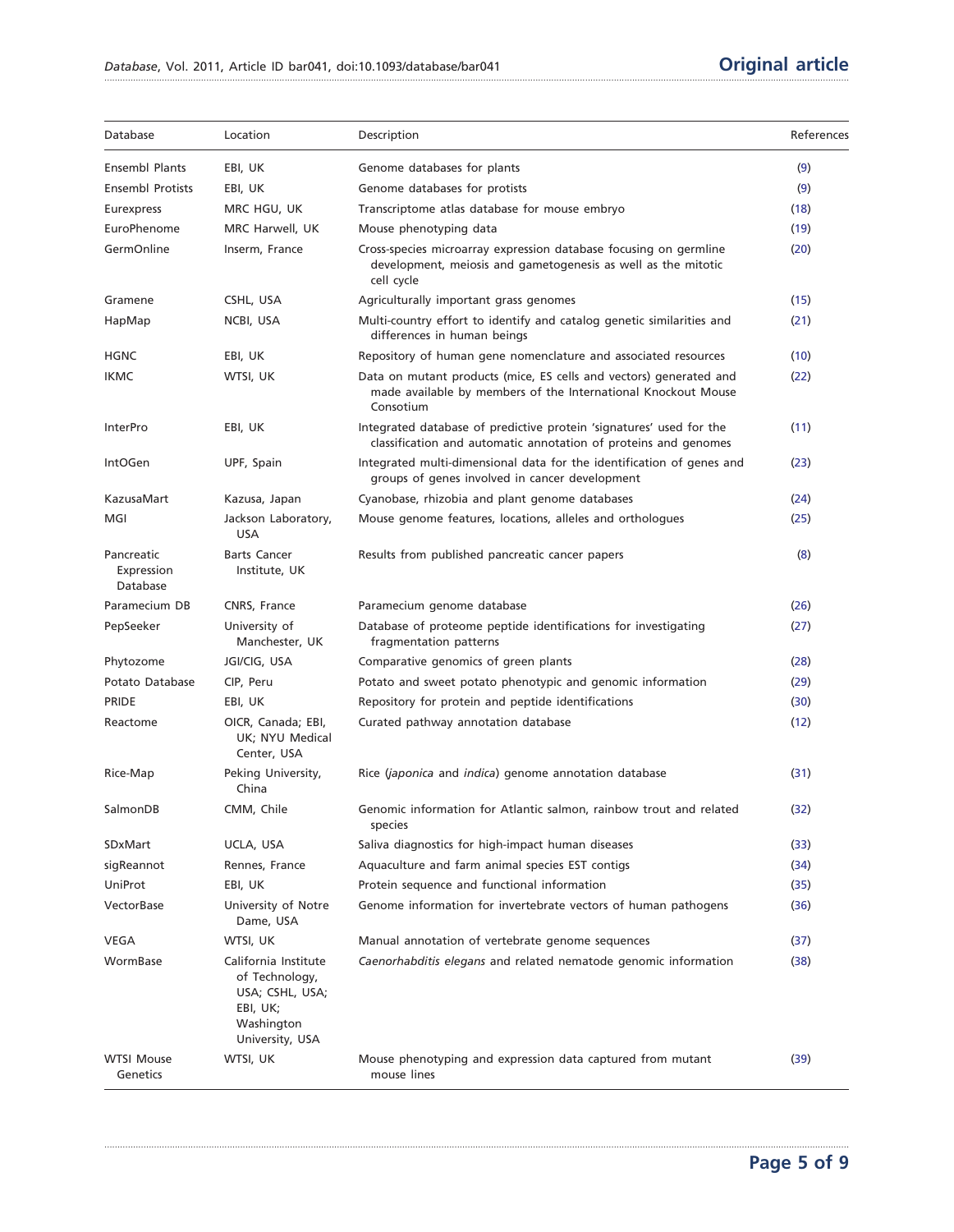<span id="page-6-0"></span>

|                                               |                                                                                                                                                                                                                                                                                                                                                                                                                                                                                                                                                 |                               |                 | <b>GENE REPORT</b>                                        |              |                                                                                                                                                                                                                                                                                                                                                                                                                                                                                                                                                                                                                                                      |
|-----------------------------------------------|-------------------------------------------------------------------------------------------------------------------------------------------------------------------------------------------------------------------------------------------------------------------------------------------------------------------------------------------------------------------------------------------------------------------------------------------------------------------------------------------------------------------------------------------------|-------------------------------|-----------------|-----------------------------------------------------------|--------------|------------------------------------------------------------------------------------------------------------------------------------------------------------------------------------------------------------------------------------------------------------------------------------------------------------------------------------------------------------------------------------------------------------------------------------------------------------------------------------------------------------------------------------------------------------------------------------------------------------------------------------------------------|
|                                               | <b>Ensembl Gene ID(s)</b>                                                                                                                                                                                                                                                                                                                                                                                                                                                                                                                       | ٠                             | ENSC00000146648 |                                                           |              | $0.50 -$                                                                                                                                                                                                                                                                                                                                                                                                                                                                                                                                                                                                                                             |
|                                               | Ensembl Gene ID: ENSG00000146648 [EGFR]                                                                                                                                                                                                                                                                                                                                                                                                                                                                                                         |                               |                 | <b>GENE INFO</b>                                          |              |                                                                                                                                                                                                                                                                                                                                                                                                                                                                                                                                                                                                                                                      |
| <b>Description:</b>                           | epidermal growth factor receptor                                                                                                                                                                                                                                                                                                                                                                                                                                                                                                                | [Source:HGNC Symbol:Acc:3236] |                 | <b>Chromosome:</b>                                        | 7.           |                                                                                                                                                                                                                                                                                                                                                                                                                                                                                                                                                                                                                                                      |
| Gene Start (bp):                              | 55086714                                                                                                                                                                                                                                                                                                                                                                                                                                                                                                                                        |                               |                 | Gene End (bp):                                            | 55324313     |                                                                                                                                                                                                                                                                                                                                                                                                                                                                                                                                                                                                                                                      |
| <b>Band:</b>                                  | p11.2                                                                                                                                                                                                                                                                                                                                                                                                                                                                                                                                           |                               |                 | Strand:                                                   | 1            |                                                                                                                                                                                                                                                                                                                                                                                                                                                                                                                                                                                                                                                      |
| <b>Gene Biotype:</b>                          | protein coding                                                                                                                                                                                                                                                                                                                                                                                                                                                                                                                                  |                               |                 | Status:                                                   | <b>KNOWN</b> |                                                                                                                                                                                                                                                                                                                                                                                                                                                                                                                                                                                                                                                      |
| <b>Transcript count:</b>                      | 13                                                                                                                                                                                                                                                                                                                                                                                                                                                                                                                                              |                               |                 |                                                           |              |                                                                                                                                                                                                                                                                                                                                                                                                                                                                                                                                                                                                                                                      |
|                                               |                                                                                                                                                                                                                                                                                                                                                                                                                                                                                                                                                 |                               |                 | <b>ALIASES</b>                                            |              |                                                                                                                                                                                                                                                                                                                                                                                                                                                                                                                                                                                                                                                      |
| <b>HGNC</b> symbol:                           | <b>EGFR</b>                                                                                                                                                                                                                                                                                                                                                                                                                                                                                                                                     |                               |                 | <b>EntrezGene ID:</b>                                     | 1956         |                                                                                                                                                                                                                                                                                                                                                                                                                                                                                                                                                                                                                                                      |
|                                               | VEGA gene ID(s) (OTTG): OTTHUMG00000023661                                                                                                                                                                                                                                                                                                                                                                                                                                                                                                      |                               |                 | <b>RefSeq DNA ID:</b>                                     |              | NM_201283, NM_005228, NM_201284,                                                                                                                                                                                                                                                                                                                                                                                                                                                                                                                                                                                                                     |
| <b>UniProt/SwissProt</b><br><b>Accession:</b> | P00533                                                                                                                                                                                                                                                                                                                                                                                                                                                                                                                                          |                               |                 |                                                           | NM 201282    |                                                                                                                                                                                                                                                                                                                                                                                                                                                                                                                                                                                                                                                      |
|                                               | Pathway name (Reactome): Signaling by EGFR, Grb2 events in EGFR signaling, Gab1 signalosome, Shc events in EGFR signaling, EGFR<br>downregulation. EGFR interacts with phospholipase C-gamma, L1CAM interactions, Axon guidance, Signal transduction by L1<br>biosynthetic process, epidermal growth factor receptor signaling pathway, positive regulation of epithelial cell proliferation, activation of MAPKK                                                                                                                               |                               |                 | <b>PATHWAY ANNOTATION</b><br><b>GO BIOLOGICAL PROCESS</b> |              | GO Biological Process: protein phosphorylation, transmembrane receptor protein tyrosine kinase signaling pathway, regulation of peptidyl-tyrosine<br>phosphorylation, positive regulation of MAP kinase activity, cell morphogenesis, neuron projection morphogenesis, positive regulation of nitric oxide<br>activity, response to oxidative stress, response to lipid, response to calcium ion, positive regulation of catenin protein nuclear translocation, response to                                                                                                                                                                          |
|                                               | stress, activation of phospholipase C activity, translation, salivary gland morphogenesis, tongue development, positive regulation of synaptic<br>regulation of cell proliferation, response to osmotic stress, negative regulation of mitotic cell cycle, protein autophosphorylation, ossification, cell<br>into membrane, cell proliferation, embryonic placenta development, hair follicle development, positive regulation of cyclin-dependent protein kinase<br>intracellular protein kinase cascade, morphogenesis of an epithelial fold |                               |                 |                                                           |              | transmission, glutamatergic, positive regulation of protein kinase B signaling cascade, positive regulation of cell migration, signal transduction, positive<br>surface receptor linked signaling pathway, circadian rhythm, ovulation cycle, negative regulation of apoptosis, astrocyte activation, protein insertion<br>activity involved in G1/S, positive regulation of phosphorylation, cerebral cortex cell migration, positive regulation of smooth muscle cell proliferation,<br>response to UV-A, requiation of nitric-oxide synthase activity, cell-cell adhesion, activation of phospholipase A2 activity by calcium-mediated signaling, |
|                                               |                                                                                                                                                                                                                                                                                                                                                                                                                                                                                                                                                 |                               |                 | <b>GO CELLUAR COMPONENT</b>                               |              |                                                                                                                                                                                                                                                                                                                                                                                                                                                                                                                                                                                                                                                      |
|                                               | GO Cellular Component: membrane, plasma membrane, apical plasma membrane, extracellular region, extracellular space, basolateral plasma<br>membrane, endosome, cytoplasm, Shc-EGFR complex, nucleus, integral to membrane, endocytic vesicle, AP-2 adaptor complex, intracellular                                                                                                                                                                                                                                                               |                               |                 |                                                           |              |                                                                                                                                                                                                                                                                                                                                                                                                                                                                                                                                                                                                                                                      |
|                                               |                                                                                                                                                                                                                                                                                                                                                                                                                                                                                                                                                 |                               |                 | <b>GO MOLECULAR FUNCTION</b>                              |              |                                                                                                                                                                                                                                                                                                                                                                                                                                                                                                                                                                                                                                                      |
|                                               | activity, protein tyrosine kinase activity, protein heterodimerization activity, protein binding, receptor signaling protein tyrosine kinase activity, actin<br>filament binding, MAP/ERK kinase kinase activity, epidermal growth factor receptor activity, transmembrane receptor activity, nitric-oxide synthase<br>regulator activity, transferase activity, double-stranded DNA binding, protein phosphatase binding, identical protein binding, nucleotide binding                                                                        |                               |                 |                                                           |              | GO Molecular Function: protein kinase activity. ATP binding, protein serine/threonine kinase activity, transmembrane receptor protein tyrosine kinase                                                                                                                                                                                                                                                                                                                                                                                                                                                                                                |

Figure 4. The Gene Report page for EGFR, displaying data federated from several sources.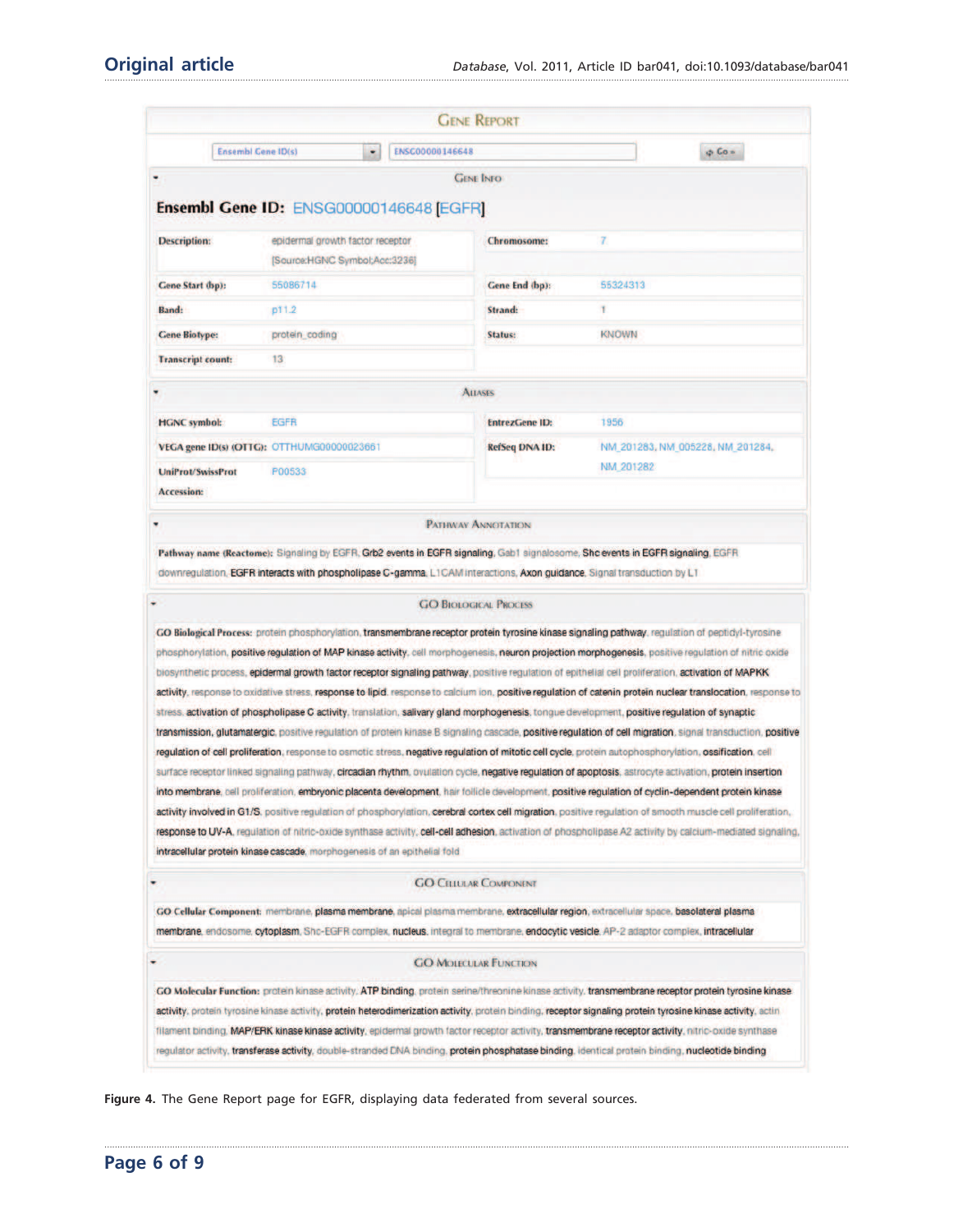<span id="page-7-0"></span>

|                                                                                                                                                                                                                                                                                                                                                     |                                           |             | <b>SEQUENCES</b>             |                                               |  |  |
|-----------------------------------------------------------------------------------------------------------------------------------------------------------------------------------------------------------------------------------------------------------------------------------------------------------------------------------------------------|-------------------------------------------|-------------|------------------------------|-----------------------------------------------|--|--|
| $\begin{picture}(120,115) \put(0,0){\line(1,0){10}} \put(15,0){\line(1,0){10}} \put(15,0){\line(1,0){10}} \put(15,0){\line(1,0){10}} \put(15,0){\line(1,0){10}} \put(15,0){\line(1,0){10}} \put(15,0){\line(1,0){10}} \put(15,0){\line(1,0){10}} \put(15,0){\line(1,0){10}} \put(15,0){\line(1,0){10}} \put(15,0){\line(1,0){10}} \put(15,0){\line$ |                                           |             |                              |                                               |  |  |
|                                                                                                                                                                                                                                                                                                                                                     |                                           |             |                              |                                               |  |  |
| O Unspliced (Transcript)                                                                                                                                                                                                                                                                                                                            |                                           |             | 03' UTR                      |                                               |  |  |
| O Unspliced (Gene)                                                                                                                                                                                                                                                                                                                                  |                                           |             | <b>D</b> Exon Sequences      |                                               |  |  |
| <b>O Flank (Transcript)</b>                                                                                                                                                                                                                                                                                                                         |                                           |             | @ cDNA Sequences             |                                               |  |  |
| O Flank (Gene)                                                                                                                                                                                                                                                                                                                                      |                                           |             | Coding Sequences             |                                               |  |  |
| O Flank-coding region (Transcript)                                                                                                                                                                                                                                                                                                                  |                                           |             | O Protein                    |                                               |  |  |
| <b>OS'UTR</b>                                                                                                                                                                                                                                                                                                                                       |                                           |             |                              |                                               |  |  |
| <b>Upstream Flank:</b>                                                                                                                                                                                                                                                                                                                              |                                           | $\boxed{3}$ |                              |                                               |  |  |
| Downstream Flank:                                                                                                                                                                                                                                                                                                                                   |                                           | Θ           |                              |                                               |  |  |
|                                                                                                                                                                                                                                                                                                                                                     |                                           |             | <b>FILTERS</b>               |                                               |  |  |
| <b>GENE:</b>                                                                                                                                                                                                                                                                                                                                        |                                           |             |                              |                                               |  |  |
| Limit to genes :                                                                                                                                                                                                                                                                                                                                    |                                           |             | Entries with following IDs:  |                                               |  |  |
| with HGNC ID(s)                                                                                                                                                                                                                                                                                                                                     | ٠                                         | ۰           | $-$ Select $-$               |                                               |  |  |
| Type:                                                                                                                                                                                                                                                                                                                                               |                                           |             | upload file                  |                                               |  |  |
| scRNA pseudogene<br>snoRNA<br>snoRNA pseudogene<br>snRNA<br>snRNA pseudogene<br>tRNA pseudogene<br>TR <sub>C</sub> gene<br>TR J_gene<br>TR V_gene<br>TR V_pseudogene                                                                                                                                                                                | ٠                                         | ٥           |                              |                                               |  |  |
| <b>PROTEIN DOMAINS:</b>                                                                                                                                                                                                                                                                                                                             |                                           |             |                              |                                               |  |  |
| Limit to genes ;                                                                                                                                                                                                                                                                                                                                    |                                           |             | Transmembrane domains:       |                                               |  |  |
| $-$ Select $-$                                                                                                                                                                                                                                                                                                                                      | ٠                                         |             | Signal domains:              | O Only O Excluded<br><b>Q Only C Excluded</b> |  |  |
|                                                                                                                                                                                                                                                                                                                                                     |                                           |             | <b>HEADER INFORMATION</b>    |                                               |  |  |
| <b>GENE INFORMATION</b>                                                                                                                                                                                                                                                                                                                             |                                           |             |                              |                                               |  |  |
| Ensembl Gene ID                                                                                                                                                                                                                                                                                                                                     | $\Box$ Description                        |             | $\Box$ Associated Gene Name  |                                               |  |  |
| Associated Gene DB                                                                                                                                                                                                                                                                                                                                  | Chromosome Name                           |             | <sup>C</sup> Gene Start (bp) |                                               |  |  |
|                                                                                                                                                                                                                                                                                                                                                     | <sup>C</sup> Ensembl Protein Family ID(s) |             |                              |                                               |  |  |
| Gene End (bp)<br><b>TRANSCRIPT INFORMATION</b>                                                                                                                                                                                                                                                                                                      |                                           |             |                              |                                               |  |  |
| CDS start (within cDNA)                                                                                                                                                                                                                                                                                                                             | CCDS end (within cDNA)                    |             | G <sub>5'</sub> UTR Start    |                                               |  |  |
| <sup>C</sup> <sub>5'</sub> UTR End<br>Ensembl Transcript ID                                                                                                                                                                                                                                                                                         | 3' UTR Start<br>Ensembl Protein ID        |             | 3' UTR End<br>Strand         |                                               |  |  |

Figure 5. The sequence retrieval plug-in page.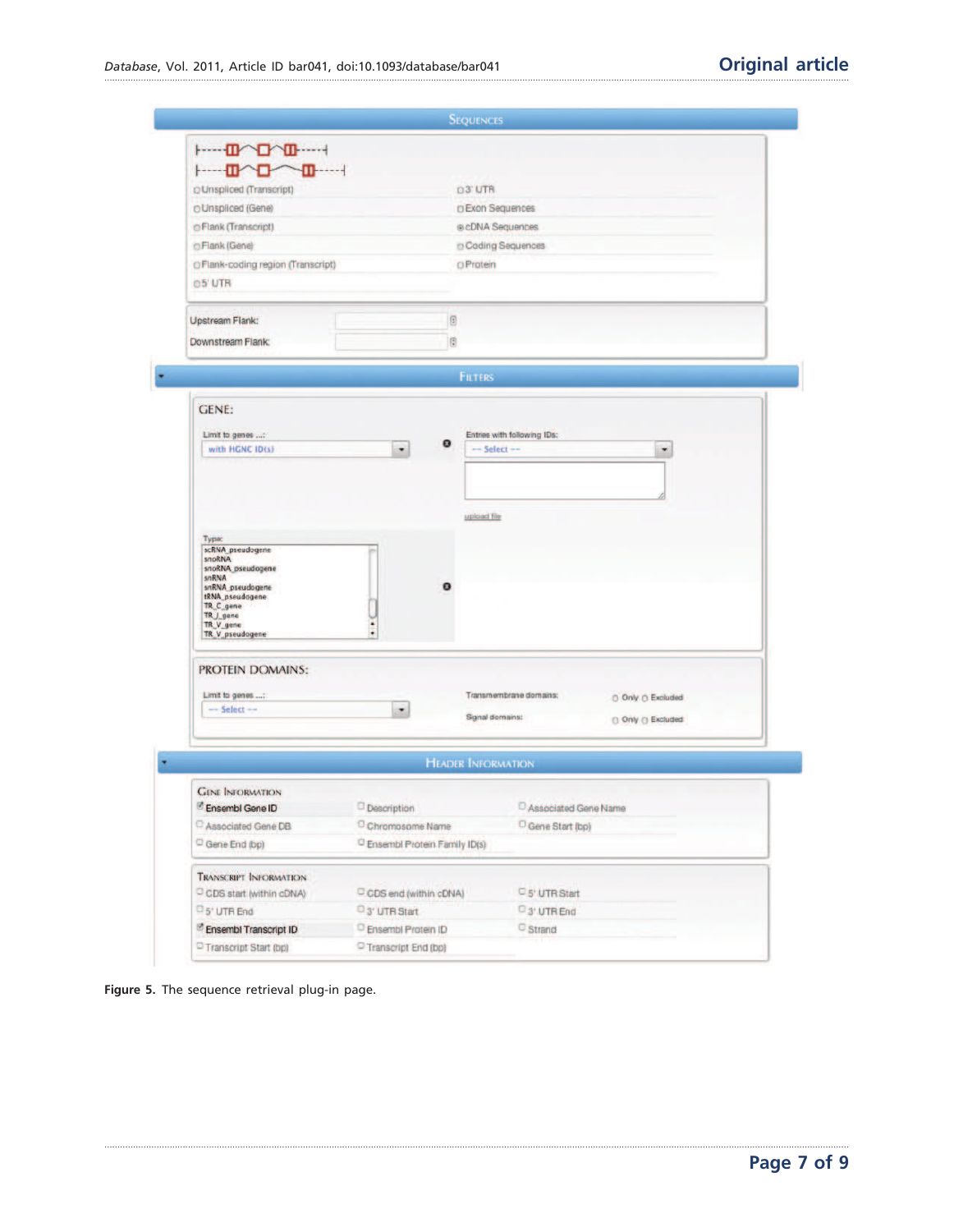## <span id="page-8-0"></span>Query examples

One of the great strengths of Central Portal is that it allows cross-database searches that any individual resource would not. Here are some examples of the possibilities afforded by this feature.

Query #1: 'Find insertion-frameshift mutations in the COSMIC database that affect genes involved in Apoptosis'.

| Entry point                      | <b>Filters</b>                                                                        |
|----------------------------------|---------------------------------------------------------------------------------------|
| Gene retrieval ><br>cancer genes | COSMIC:<br>Mutation type-AA: Insertion-frameshift<br>KFGG:<br>KEGG Pathway: apoptosis |

By integrating data from the COSMIC and KEGG databases, Central Portal allows users to identify COSMIC mutations specific to their pathways of interest. The Pathway title links back to the KEGG web site and mutation ID links back to the COSMIC web site, providing the ability to obtain more detailed information on the pathway or on the mutation, respectively.

Query #2: 'Retrieve the cDNA sequences of proteincoding human genes that have HGNC IDs' ([Figure 5\)](#page-7-0).

| Entry point                     | Data sets                           | Filters/attributes                       |
|---------------------------------|-------------------------------------|------------------------------------------|
| Sequence retrieval ><br>Ensembl | Homo sapiens<br>gene<br>(GRCh37.p2) | Sequences: cDNA<br>sequences             |
|                                 |                                     | Filters:                                 |
|                                 |                                     | Limit to genes: with<br>$H GNC$ ID $(s)$ |
|                                 |                                     | Type: protein coding                     |
|                                 |                                     | Header information:                      |
|                                 |                                     | Ensembl Gene ID                          |
|                                 |                                     | Ensembl Transcript ID                    |

By combining the sequence retrieval tool with search capabilities, BioMart reduces what is often a two-step process—retrieving a list of genes, and then retrieving the sequences of those genes—into a single query.

# Future directions

BioMart Central Portal is constantly evolving thanks to the efforts of the community that supports it and contributes data. To make joining Central Portal easier, we are creating BioMart Central Registry. With this resource, database administrators will be able to create an account, add their data sources and suggest categorization for them. Once registered, participants will also be able to make changes to their databases and notify Central Portal of updates.

In addition to including new data sets, Central Portal will evolve, as new tools are developed and added. Such tools will perform deeper analysis, such as detecting enrichment of certain properties (e.g. GO terms) within a given set of genes or calculating consequences given a list of SNP terms. BioMart plug-ins developed by other community members may also be incorporated, further strengthening the project as a whole.

# Acknowledgements

BioMart Central Portal is a collaborative, community effort and as such it is the product of the efforts of dozens, if not hundreds, of people. Creating a biological database is a multi-step process: experimenters must collect the data, database managers must create data models and administer databases and bioinformaticians must create methods for analysing the data. Additionally, over the years many programmers have contributed to the BioMart project codebase. We would like to acknowledge all the hard work of the many contributors to the projects that BioMart comprises.

# Funding

The development of the BioMart software and the creation and hosting of BioMart Central Portal was supported by the Ontario Institute for Cancer Research and the Ontario Ministry for Research and Innovation. The individual data sources that Central Portal comprises are funded separately and independently.

Conflict of interest. None declared.

## References

- 1. Haider,S., Ballester,B., Smedley,D. et al. (2009) BioMart Central Portal–unified access to biological data. Nucleic Acids Res., 37(Web Server issue), W23–W27.
- 2. Smedley,D., Haider,S., Ballester,B. et al. (2009) BioMart–biological queries made easy. BMC Genom., 10, 22.
- 3. Zhang,J., Haider,S., Guberman,J.M. et al. (2011) BioMart: a data federation framework for large collaborative projects. Database, (This issue).
- 4. Zhang,J., Baran,J., Cros,A. et al. (2011) International Cancer Genome Consortium Data Portal: a One Stop-Shop for Cancer Genomics Data. Database, (This issue).
- 5. Kanehisa,M. and Goto,S. (2000) KEGG: kyoto encyclopedia of genes and genomes. Nucleic Acids Res., 28, 27–30.
- 6. Kanehisa,M., Goto,S., Furumichi,M. et al. (2010) KEGG for representation and analysis of molecular networks involving diseases and drugs. Nucleic Acids Res., 38(Database issue), D355–D360.
- 7. Kanehisa,M., Goto,S., Hattori,M. et al. (2006) From genomics to chemical genomics: new developments in KEGG. Nucleic Acids Res., 34(Database issue), D354–D357.